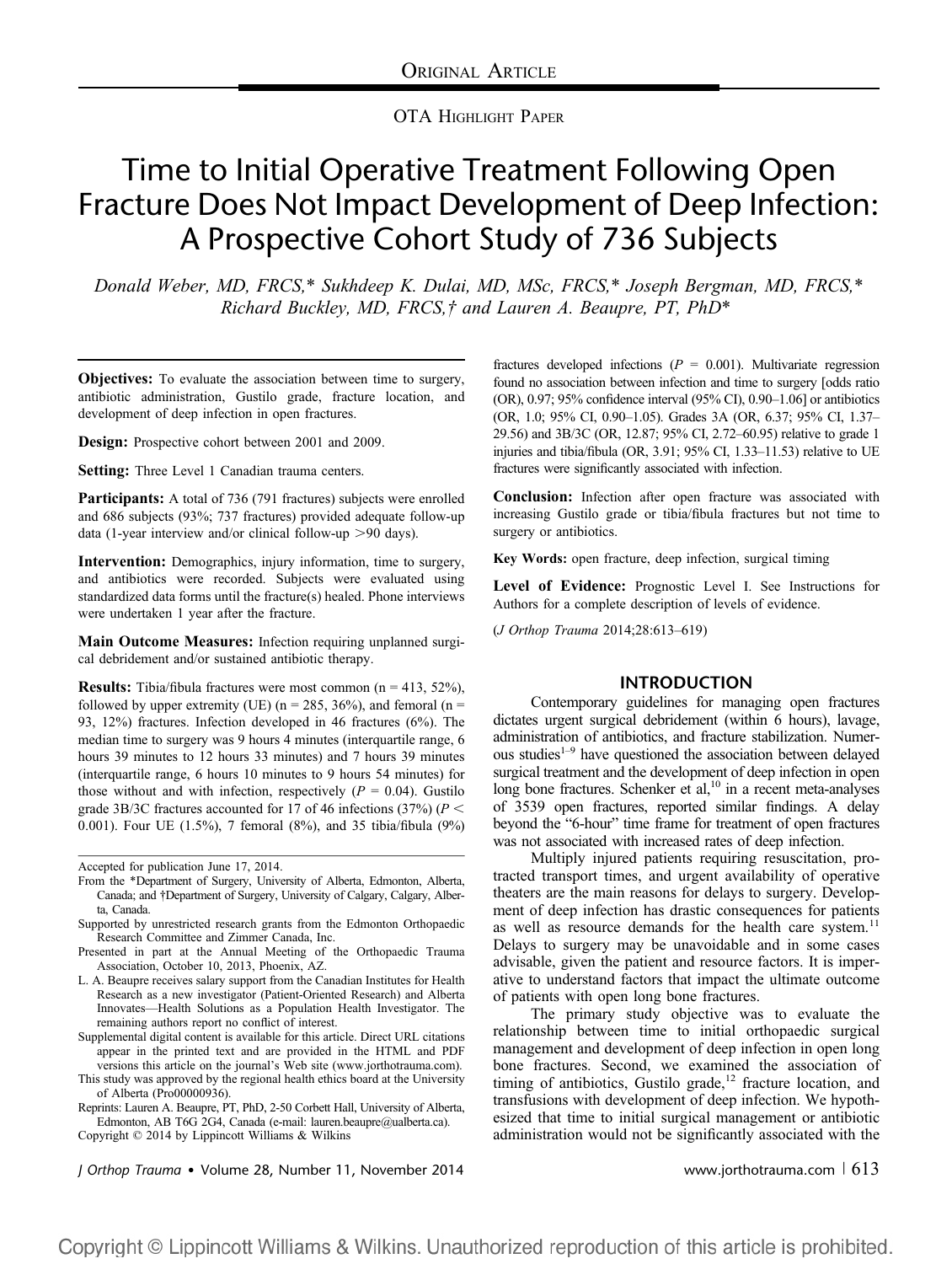development of deep infection, but that higher Gustilo grades, tibia/fibula fractures, and transfusions would be associated with developing deep infection.

### PATIENTS AND METHODS

#### Design and Setting

Between 2001 and 2009, 939 subjects were screened for enrollment in a prospective cohort study at 3 Level 1 trauma centers in Canada; 736 subjects with 791 open fractures were enrolled and followed for at least 1 year postoperatively. One center was the primary enrollment center and enrolled 523 subjects (71%) with 561 fractures (71%), whereas the other 2 sites enrolled 104 subjects (14%) with 112 fractures (14%) and 109 subjects (15%) with 118 fractures (15%), respectively (Fig. 1).

The primary enrollment center serves a vast geography with prolonged extraction times to the surgical hospital resulting in a broad dispersion of time to initial surgical management. This allowed comparison of variable times to surgery and antibiotic administration across all grades and fracture locations. The other 2 centers serve smaller geographical regions, but still had substantial numbers of patients requiring transfer from regional nonsurgical hospitals, allowing for a similar comparison of time to initial surgery across a broad array of fracture locations and grades. All participating surgeons were trauma fellowship-trained surgeons with a minimum of 2 years of experience. Most surgeons  $(>\!\!95\%)$  had more than 5 years of experience and all centers are high volume trauma centers.

All subjects or available proxy respondents provided signed informed consent at index hospitalization. The regional health ethics board approved this study.

#### Selection Criteria

To be eligible for study enrollment, subjects met the following criteria: skeletal maturity (as seen on radiographs),



FIGURE 1. Flowchart of patient screening, enrollment, and follow-up. Editor's note: A color image accompanies the online version of this article.

614 | www.jorthotrauma.com 2014 Lippincott Williams & Wilkins

Copyright © Lippincott Williams & Wilkins. Unauthorized reproduction of this article is prohibited.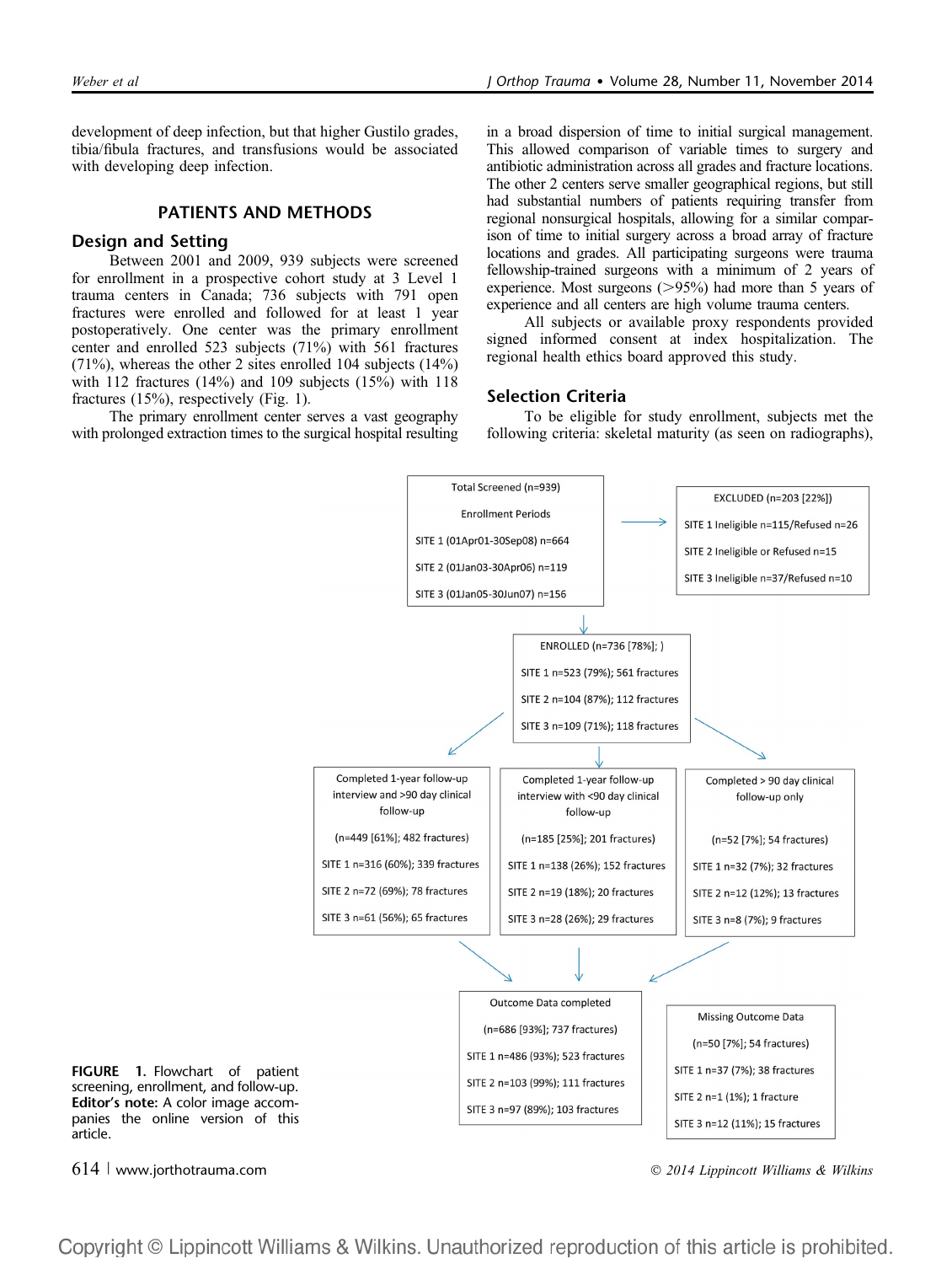long bone open fractures (humerus, radius/ulna, femur, tibia/ fibula), presenting for initial surgical debridement, and patient or proxy respondent able to provide consent. The following criteria were reasons for exclusion: pathologic fractures, fractures resulting from penetrating trauma (eg, gunshot wounds, stabbings), patients with unsalvageable limb injuries (ie, requiring immediate amputation), or other medical conditions precluding surgical management.

#### Intervention

Longstanding principles of open fracture management were incorporated including initial surgical debridement and fracture fixation with copious irrigation (3 L or more) and debridement of soft tissues and contaminated bone. Surgical fixation was at the surgeons' discretion. This was repeated as necessary at intervals of 48 hours until the tissues were clean, all nonviable tissue had been removed, and delayed wound closure could occur. Tetanus prophylaxis was provided when immunization status was either unclear or not up to date and a standardized antibiotic regimen was followed for all patients (see Appendix, Supplemental Digital Content 1, http:// links.lww.com/BOT/A176). Initial medical care pro[vided](http://links.lww.com/BOT/A176) at [nonsurgical centers incl](http://links.lww.com/BOT/A176)uded medical stabilization, initiation of antibiotics, and external stabilization of the fracture(s) while the patient waited for medical transport.

#### Data Collection

Demographics, injury information (Gustilo grade, fracture site; timing of antibiotic administration, transfusion requirement), and time from injury to initial surgical management were recorded. Research associates asked participants about smoking status and preexisting medical conditions using the standardized Canadian National Population Health Survey listing. Surgeons completed wound classification forms<sup>13</sup> following the first surgery. Fractures were classified as humeral, radioulnar, femoral, or tibia/fibula, in location. The humeral and radioulnar fractures were subsequently collapsed into an upper extremity (UE) category for analysis.

Subjects were evaluated at outpatient clinics by attending surgeons using standardized data forms until the fracture (s) healed. Phone interviews were undertaken by research associates at least 1 year after the fracture to confirm outcomes, including reoperation, infection, and nonunion. Regional chart reviews were undertaken to capture reoperations that occurred within the health region as participating surgeons operated out of multiple hospitals. For adequate follow-up, subjects needed to complete the 1-year telephone interview or have clinical follow-up of at least 90 days after surgery with a definitive clinical outcome recorded.

### Main Outcome Measures

The primary outcome, deep infection, was defined as infection requiring unplanned surgical debridement and/or sustained antibiotic therapy following definitive wound closure. Cellulitis and pin tract infections alone were not considered indicative of deep wound infection, but these were treated with the appropriate antibiotics at the surgeons' discretion and outcomes recorded.

To classify outcomes, outpatient clinic data collection forms, telephone interviews at 1-year, and regional chart reviews were used. The outpatient clinic data collection forms were the primary source of information with infection status recorded by attending surgeons. One-year interview information and regional chart reviews were used to confirm outcomes. Where discrepancies were found, the most recent source of either a reoperation report or surgeon record of outcome on the data forms were used as the definitive sources of outcome. All infections were confirmed through the clinical record. Overall, of those with 1-year patientreported outcomes and adequate clinical follow-up ( $n = 481$ ) fractures in 449 patients), 412 patient-reported outcomes (86%) agreed with surgeons' recorded outcomes. Subjects were more likely to report that they had an infection when they did not ( $n = 51$ , 11%) although a small number of patients did not report superficial infections ( $n = 18, 4\%$ ). Over two-thirds of reported discordances (47/69, 68%) occurred when subjects had higher grade injuries (Gustilo grade 3 injuries) or delayed healing/nonunion.

#### Sample Size

The study was powered to detect a 10% difference (which we defined as a clinically important difference) in infection between subjects who underwent initial surgical debridement within 8 hours and those who underwent surgical debridement after 8 hours. Based on our previous retrospective study, $3$  we expected that the cohort would disperse similarly between these 2 time periods. Using power of 0.80, a level of significance of 0.05 and 15% attrition, 389 fractures were required in each group for a total of 778 fractures.

#### Analysis

Descriptive analyses were initially undertaken with comparisons across the enrollment sites. Sites were similar in terms of subjects and fracture characteristics; thus, the groups were treated as a single cohort. Unadjusted logistic regression was performed on time from injury to initial surgical management and antibiotic administration (calculated in hours), Gustilo grade, fracture location (UE, femur, tibia/ fibula), and transfusion status to determine their impact on the development of deep infection. Multivariate logistic regression analyses, in which all these variables were entered into a single model, was then used to determine the risk-adjusted association between each variable and the development of deep infection. Gustilo grade 3B/3C fractures were collapsed into a single category for the multivariate analysis. Timing of surgical debridement and antibiotic administration were retained in the final model despite nonsignificance due to their clinical importance.

Time from injury to initial surgery was also calculated categorically examining those who went to surgery within (1) 6 hours, (2) 6–12 hours, and (3)  $>12$  hours relative to development of deep infection. The median time to initial surgery and antibiotic administration was compared between those who developed a deep infection and those who did not using a Mann–Whitney U test. We also undertook this time comparison within each Gustilo grade.

© 2014 Lippincott Williams & Wilkins www.jorthotrauma.com | 615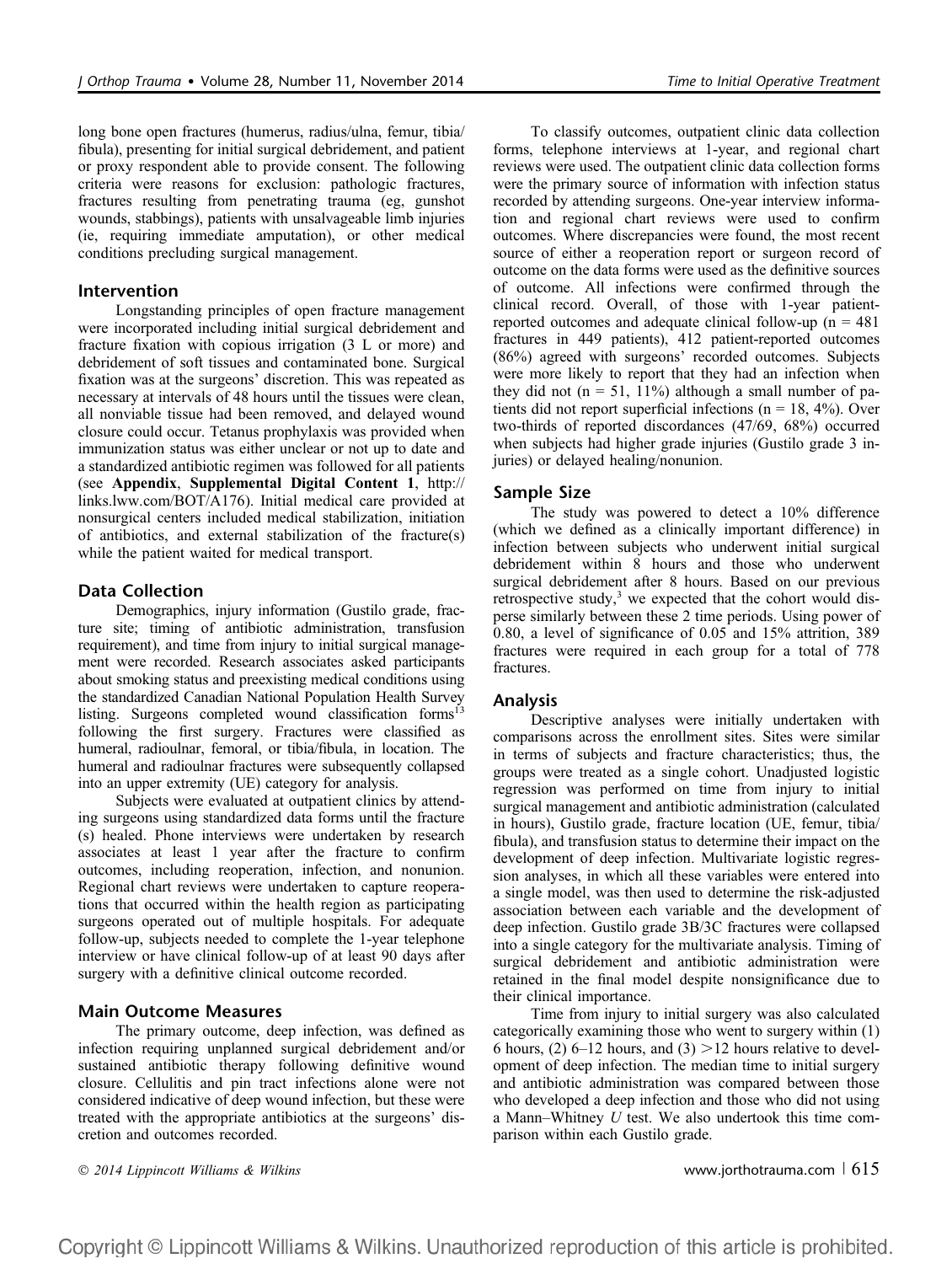All analyses were performed using the Statistical Package for the Social Sciences, version 19.0 (SPSS Inc, Chicago, IL) using 2-tailed tests and a significance level of  $\alpha = 0.05$ .

#### RESULTS

#### **Demographics**

Most subjects were men ( $n = 530, 72\%$ ) and the median age was 39.6 years (minimum 17, maximum 93) (Table 1). Almost half ( $n = 359, 49\%$ ) of injuries occurred in motor vehicle accidents; falls ( $n = 230, 31\%$ ), crush injuries ( $n =$ 131, 18%), and assaults ( $n = 16$ , 2%) were other mechanisms of injury. Fifty-five subjects (7%) sustained multiple open fractures and 382 subjects (52%) sustained other injuries. For the primary enrollment site, 278 subjects (53%) received initial medical care at a nonsurgical center, whereas for the other 2 sites, 59 subjects (28%) received initial medical care at a nonsurgical center ( $P < 0.001$ ).

#### Fracture Characteristics

Tibia/fibula fractures were most common (n = 413, 52%), followed by UE ( $n = 285, 36\%$ ) and femoral ( $n =$ 93, 12%) fractures. A total of 292 fractures (37%) were classified as Gustilo grade 2 fractures, whereas 226 (29%) were Gustilo grade 1 fractures. For Gustilo grade 3 fractures, 162 (21%) were grade 3A, 96 (12%) were grade 3B, and 7 (1%) were grade 3C fractures. Grade 3 fractures occurred most often in femoral ( $n = 39, 43\%$ ) and tibia/fibula fractures  $(n = 160, 40\%)$  compared with UE fractures  $(n = 66, 24\%)$  $(P < 0.001)$ . Nine fractures did not have grades assigned.

The OTA fracture classification was also completed for 598 fractures (75%). Of these, 38 UE (13%), 4 femoral (4%), and 32 tibia/fibula (8%) fractures were proximal, whereas 109 UE(38%), 28 femoral (30%), and 90 tibia/fibula (22%) fractures were distal. Diaphyseal fractures accounted for 74 UE (26%), 40 femoral (43%), and 140 tibia/fibula (34%) fractures. Malleolar fractures occurred in 43 tibia/fibula fractures (10%).

For fracture fixation, 403 subjects (51%) received open reduction and internal fixation, 204 subjects (26%) received an intramedullary nail (reamed or unreamed), 82 subjects (10%) received external fixation, and 97 subjects (12%) received percutaneous pinning ( $n = 10$ ), casting ( $n = 33$ ), or combined fixation ( $n = 54$ ). Of 791 fractures, 104 (13%) required split thickness skin grafts (STSG) or flaps (free or local) for wound closure. Of these, 79 fractures required a single soft tissue procedure (64 STSG, 11 local, and 4 free flaps), whereas 25 required multiple soft tissue procedures (11 STSG with free flaps, 11 STSG with local flaps, and 3 with STSG, local and free flaps). Most subjects underwent 1 ( $n = 302$ , 38%) or 2 ( $n = 327, 42\%$ ) surgical debridements before definitive wound closure. The remaining subjects had  $3$  (n = 93, 12%), 4 (n = 42, 5%), or 5–6 (n = 20, 3%) debridements before definitive wound closure.

#### Follow-up

Overall, 634 subjects (86%) (682 fractures) completed the 1-year interview at a median of 412 days [interquartile range (IQR), 375–546 days] postoperatively and 501 subjects (67%) (536 fractures) completed clinic follow-up of more than 90 days (median follow-up = 188 days; IQR, 122–286 days). Only 50 subjects (7%) provided inadequate follow-up data (no telephone interview and clinical follow-up  $\leq 90$ days) (Fig. 1). These 50 subjects were similar to those who provided outcome data in time to initial surgery and antibiotic

|                                                      | Site 1 ( $n = 523$ )                          | Site 2 ( $n = 104$ )                     | Site $3(n = 109)$                           | Total ( $n = 736$ )                       | $\boldsymbol{P}$ |
|------------------------------------------------------|-----------------------------------------------|------------------------------------------|---------------------------------------------|-------------------------------------------|------------------|
| Subject characteristics                              |                                               |                                          |                                             |                                           |                  |
| Median age (IQR)                                     | $40.0(25.9-54.1)$                             | $39.8(29.5-51.3)$                        | $36.7(26.0-50.0)$                           | $39.6(26.5 - 52.8)$                       | $0.52*$          |
| Gender, male, n (%)                                  | 378 (72)                                      | 68 (65)                                  | 84 (77)                                     | 530 (72)                                  | $0.16\dagger$    |
| Comorbidities, $n$ (%)                               |                                               |                                          |                                             |                                           |                  |
| None                                                 | 128(24)                                       | 23(22)                                   | 29(27)                                      | 180(24)                                   | $0.83\dagger$    |
| $1-2$ conditions                                     | 330 (64)                                      | 71 (68)                                  | 67(61)                                      | 468 (64)                                  |                  |
| 3 or more conditions                                 | 65 (12)                                       | 10(10)                                   | 13(12)                                      | 88 (12)                                   |                  |
| Smoking, $n$ $(\%)$                                  |                                               |                                          |                                             |                                           |                  |
| Never                                                | 243 (47)                                      | 58 (56)                                  | 49 (45)                                     | 350 (48)                                  | $0.07\dagger$    |
| Current                                              | 206 (39)                                      | 32(31)                                   | 52 (48)                                     | 290 (39)                                  |                  |
| Ouit                                                 | 74 (14)                                       | 14 (14)                                  | 8(7)                                        | 96 (13)                                   |                  |
| Injury characteristics                               |                                               |                                          |                                             |                                           |                  |
| Median time to antibiotic<br>administration (IQR)    | 3 h 35 min (1 h 50 min)<br>to $10 h 22 min$   | 1 h 49 min (1 h 8 min<br>to $3 h 9 min$  | 3 h 43 min (1 h 51 min)<br>to $7 h 19 min$  | 3 h 8 min (1 h 40 min<br>to $8 h 0 min$ ) | $< 0.001*$       |
| Median time to initial surgical<br>debridement (IQR) | 9 h 30 min (6 h 45 min<br>to $12$ h $45$ min) | 7 h 43 (6 h 2 min<br>to $11$ h $31$ min) | 8 h 48 min (6 h 49 min)<br>to $12 h 57 min$ | 9 h 15 min (6 h 36 min<br>to 12 h 35 min) | $0.04*$          |
| Associated injuries, $n$ (%)                         | 252 (48)                                      | 63 (61)                                  | 67 (62)                                     | 382 (52)                                  | $0.007\dagger$   |
| Blood transfusions, $n$ (%)                          | 134 (25)                                      | 39 (38)                                  | 25(24)                                      | 198 (27)                                  | $0.02\dagger$    |

616 | www.jorthotrauma.com  $\degree$  2014 Lippincott Williams & Wilkins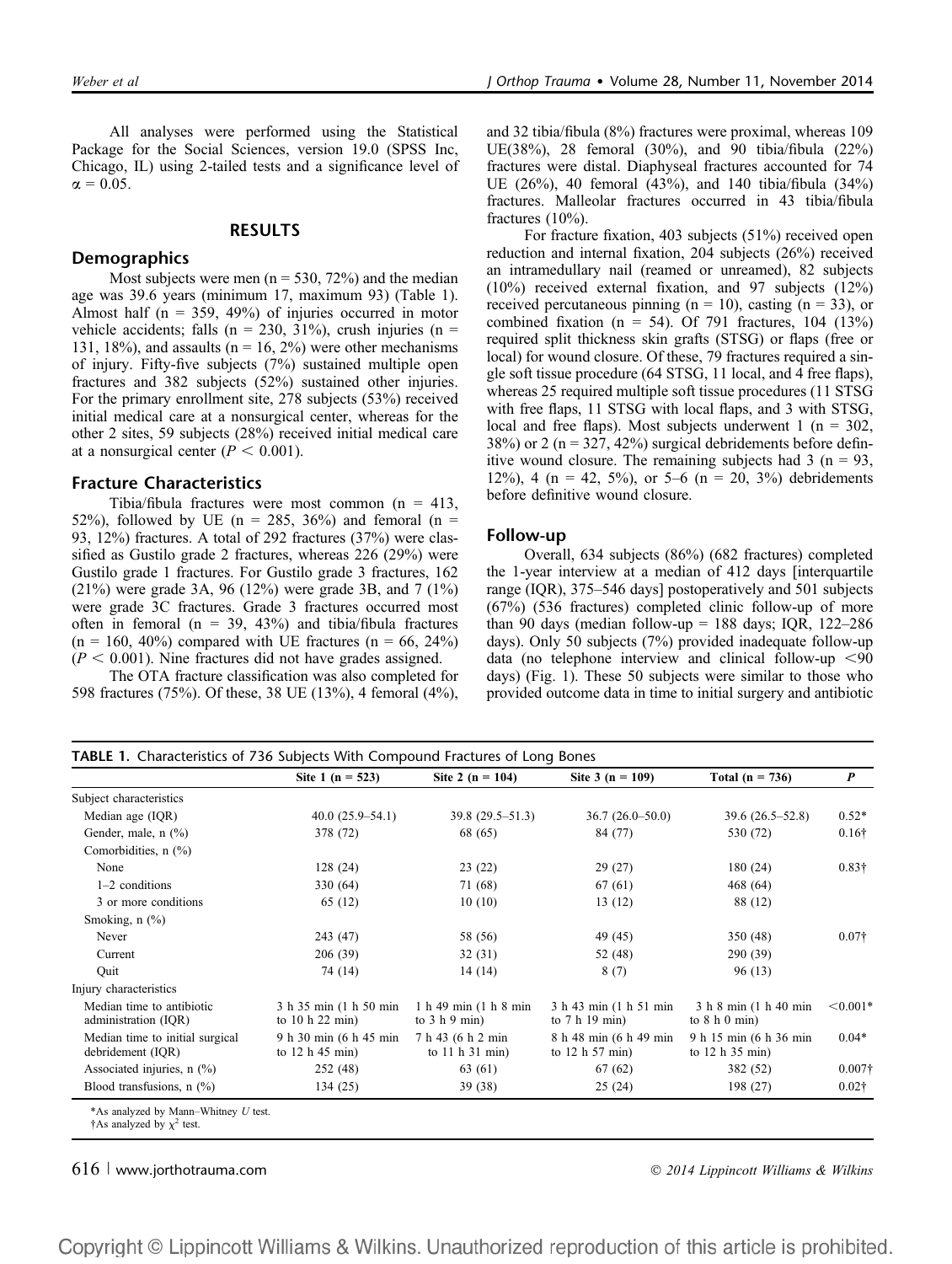

FIGURE 2. Frequency of infection status by time to surgery in hours.

administration, fracture location, Gustilo grade, age, and comorbidities ( $P > 0.24$ ), but more men than women were lost to follow-up ( $P = 0.01$ ).

#### Unadjusted Outcomes

Of 737 fractures with defined outcomes, 46 (6%) developed deep infections. An additional 56 (7%) developed pin tract infections or cellulitis that resolved with antibiotics. The median time to initial surgery was 9 hours 04 minutes (IQR, 6 hours 39 minutes to 12 hours 33 minutes) for those without and 7 hours 39 minutes (IQR, 6 hours 10 minutes to 9 hours 54 minutes) for those with deep infection ( $P = 0.04$ ). Of those with infection, 9 (21%) underwent surgery within 6 hours, 28 (65%) between 6 and 12 hours, and 6 (14%) after 12 hours of injury (Fig. 2). Within Gustilo grades, there were no differences in time to surgery for those who did or did not develop infections ( $P \ge 0.10$ ) (Table 2).

The proportion of infections among Gustilo grades was significantly different ( $P < 0.001$ ), ranging from 1% in grade 1 (4% in grade 2, 9% in grade 3A) to 16% in grade 3B (Table 3). Four UE (1.5%), 7 femoral (8%), and 35 tibial/fibular (9%) fractures developed deep infections ( $P = 0.001$ ). Of 732 fractures with transfusion information, 22 of 230 (10%) who received transfusions developed deep infections compared with 23 of 502 (5%) who did not receive transfusions ( $P = 0.02$ ).

The median time to antibiotic administration was 3 hours 05 minutes (IQR, 1 hours 40 minutes to 7 hours 30 minutes) for those without and 2 hours 37 minutes (IQR, 1 hours 30 minutes to 7 hours 00 minutes) for those who developed deep infection ( $P = 0.67$ ). For 103 subjects, antibiotics were administered before surgical hospital admission, but the administration time was not provided on the transfer information.

#### Risk-Adjusted Analyses

Multivariate logistic regression showed no significant association between developing deep infection and time to initial operative management ( $P = 0.49$ ) or antibiotic administration ( $P = 0.90$ ). Although transfusion was significant in the univariate analysis, this finding was not significant in the multivariate model ( $P = 0.51$ ). Grades 3A and 3B/3C relative to grade 1 injuries ( $P < 0.001$ ) and tibia/fibula relative to UE fractures ( $P = 0.047$ ) were associated with developing deep infection (Table 4).

#### **DISCUSSION**

In our study of almost 800 open long bone fractures, development of deep infection was not associated with time to initial surgery; instead increasing Gustilo grade or tibia/ fibula fractures were associated with developing a deep infection. To our knowledge, this study represents the largest prospective cohort study performed to date to evaluate the association of time to initial surgery and development of deep infection following open fracture of a long bone.

Similar to our study, Schenker et  $al<sup>10</sup>$  found that infection rates were associated with increasing grade of injury and lower extremity fractures. In our study and the meta-analyses, those with high grades of injury (3B/3C) were more likely to be taken to surgery expeditiously than those with lower grade injuries, representing clinical decision making to address more serious fractures and tissue damage soon after surgical hospital admission.

There was no difference in the median timing of the initial antibiotic administration between those who developed deep infections and those who did not. However, this finding may not be surprising when the majority of patients received antibiotics within 3–4 hours of injury.

|                      | <b>Median Time to Surgery for Infected</b> | <b>Median Time to Surgery for</b>      |                   |
|----------------------|--------------------------------------------|----------------------------------------|-------------------|
| <b>Gustilo Grade</b> | <b>Fractures (IOR)</b>                     | <b>Noninfected Fractures (IOR)</b>     | P*                |
| Grade 1              | 8 h 34 min (6 h 21 min to 10 h 09 min)     | 9 h 45 min (6 h 51 min to 13 h 00 min) | $0.18\dagger$     |
| Grade 2              |                                            |                                        |                   |
| Grade 3A             | 8 h 47 min (6 h 05 min to 11 h 24 min)     | 8 h 15 min (6 h 35 min to 11 h 00 min) | 0.84              |
| Grade 3B             | 6 h 29 min (5 h 18 min to 8 h 21 min)      | 7 h 55 min (5 h 51 min to 10 h 31 min) | 0.10 <sup>†</sup> |
| Grade 3C             |                                            |                                        |                   |

†Collapsed for time analysis because of the small numbers in cells.

 $\degree$  2014 Lippincott Williams & Wilkins www.jorthotrauma.com | 617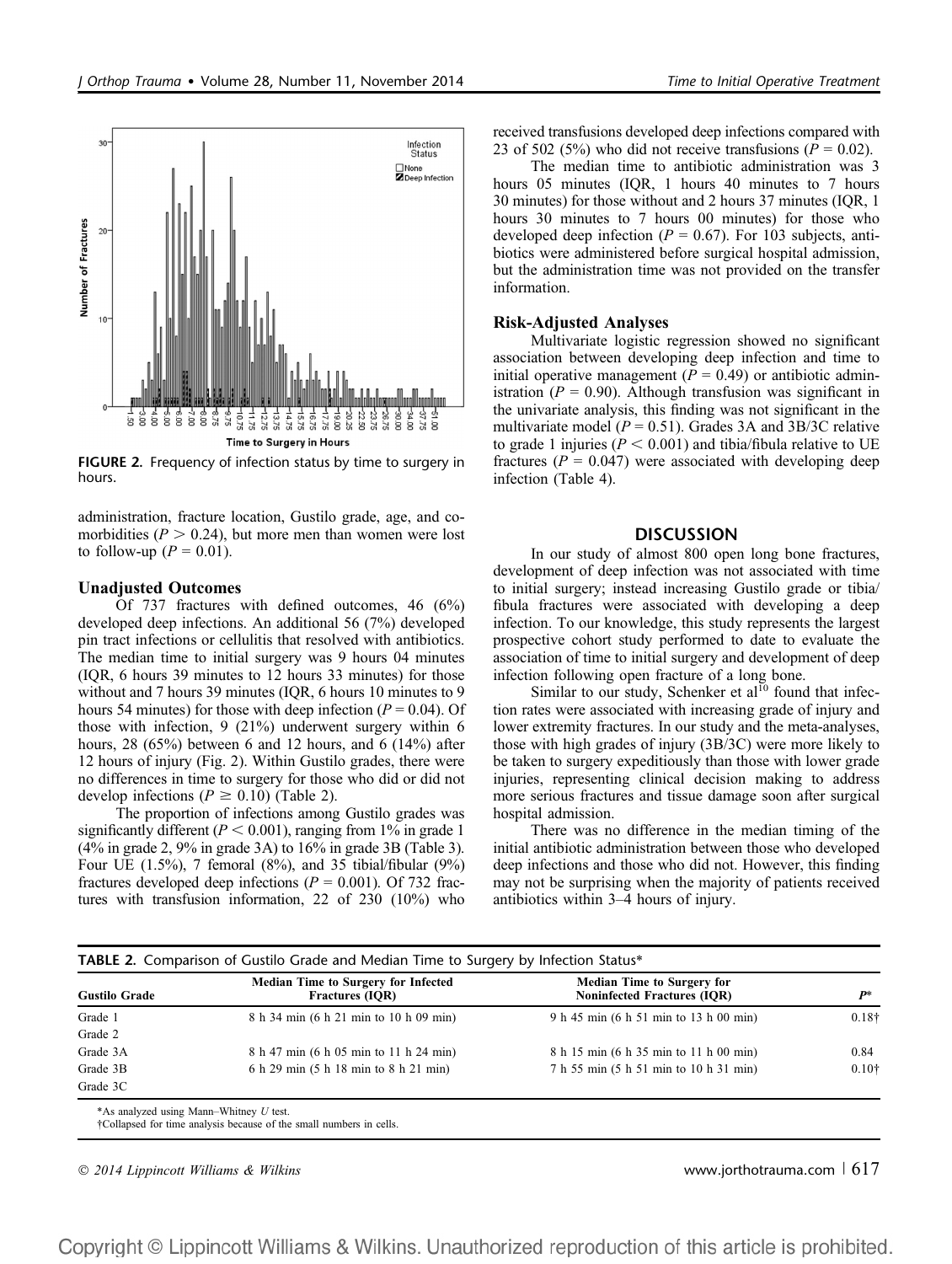|                              | UE $(N = 285)$ . | Femur<br>$(N = 93)$ . | Tibia/<br>Fibula<br>$(N = 413)$ . | Total<br>$(N = 791)$ , |
|------------------------------|------------------|-----------------------|-----------------------------------|------------------------|
| <b>Gustilo Grade</b>         | n(%)             | n(%)                  | n(%)                              | $n (%)^*$              |
| Grade 1 noninfected          | 118 (91)         | 16 (94)               | 72 (90)                           | 206 (91)               |
| Grade 1 infected             | 1(1)             | 0(0)                  | 1(1)                              | 2(1)                   |
| Grade 1 outcome<br>unknown   | 10(8)            | 1(6)                  | 7(9)                              | 18(8)                  |
| Grade 2 noninfected          | 75 (86)          | 31 (91)               | 150 (88)                          | 256 (88)               |
| Grade 2 infected             | 2(3)             | 0(0)                  | 10(6)                             | 12(4)                  |
| Grade 2 outcome<br>unknown   | 10(11)           | 3(9)                  | 10(6)                             | 23(8)                  |
| Grade 3A<br>noninfected      | 37 (97)          | 23 (85)               | 82 (85)                           | 142 (88)               |
| Grade 3A infected            | 1(3)             | 2(7.5)                | 12(13)                            | 15(9)                  |
| Grade 3A outcome<br>unknown  | 0(0)             | 2(7.5)                | 2(2)                              | 4(3)                   |
| Grade 3B<br>noninfected      | 21 (91)          | 6(50)                 | 48 (77)                           | 75 (77)                |
| Grade 3B infected            | 0(0)             | 5(42)                 | 11(18)                            | 16(16)                 |
| Grade 3B outcome<br>unknown  | 2(9)             | 1(8)                  | 3(5)                              | 6(6)                   |
| Grade 3C<br>noninfected      | 4(80)            | 0(0)                  | 1(50)                             | 5(72)                  |
| Grade 3C infected            | 0(0)             | 0(0)                  | 1(50)                             | 1(14)                  |
| Grade 3C outcome<br>unknown  | 1(20)            | 0(0)                  | 0(0)                              | 1(14)                  |
| Grade unknown<br>noninfected | 2(67)            | 3(100)                | 2(67)                             | 7(78)                  |
| Grade unknown<br>infected    | 0(0)             | 0(0)                  | 0(0)                              | 0(0)                   |
| Grade and outcome<br>unknown | 1(33)            | 0(0)                  | 1(33)                             | 2(22)                  |

TABLE 3. Fracture Location by Gustilo Grade of Fracture and Infection Status

Elective delay to surgical treatment is not recommended, but with the low number of infections noted in the Gustilo grade 1 and 2 fractures, as well as all open UE fractures, daily trauma theaters may be the most efficacious way to deal with these injuries.<sup>14,15</sup> In fact, a number of trauma centers have already moved toward this mode of practice (R. Leighton, MD, FRCS (C) personal communication, Canadian Orthopaedic Trauma Society March 2014). Although delayed debridement does not seem to increase morbidity due to infection, it is imperative that open fractures receive early antibiotics and splinting. Resources should be in place to allow for meticulous surgical debridement and lavage as well as appropriate surgical stabilization as judged by the treating surgeon.

This study has a number of strengths. As a prospective cohort study, we screened all patients admitted with open long bone fractures during the specified enrollment periods. A standardized antibiotic regimen was used and surgeons classified fractures at the index surgery using a standardized form. Standardized forms were also used at follow-up evaluations with a priori definitions of infection. In addition, we achieved more than 85% patient follow-up at 1 year postoperatively and only 7% of subjects provided no follow-up

TABLE 4. Multivariate Logistic Regression of Factors Associated With Development of Deep Infection Following an Open Fracture

| <b>Unadjusted Analysis</b> |                | <b>Adjusted Analysis</b> |                |
|----------------------------|----------------|--------------------------|----------------|
| OR.                        | 95% CI         | <b>OR</b>                | 95% CI         |
| 2.20                       | $1.20 - 4.03$  | 1.27                     | $0.63 - 2.54$  |
| 0.93                       | $0.86 - 0.99$  | 0.97                     | $0.90 - 1.06$  |
| 0.98                       | $0.93 - 1.03$  | 1.0                      | $0.95 - 1.05$  |
|                            |                |                          |                |
|                            |                |                          |                |
| 1.0                        | Reference      | 1.0                      | Reference      |
| 5.67                       | $1.62 - 19.88$ | 3.29                     | $0.65 - 14.24$ |
| 6.29                       | $2.21 - 17.92$ | 3.91                     | $1.33 - 11.53$ |
|                            |                |                          |                |
| 1.0                        | Reference      | 1.0                      | Reference      |
| 4.81                       | $1.06 - 21.71$ | 3.01                     | $0.66 - 14.24$ |
| 10.75                      | $2.4 - 47.74$  | 6.37                     | $1.37 - 29.56$ |
| 21.78                      | $4.92 - 96.43$ | 12.87                    | $2.72 - 60.95$ |
|                            |                |                          |                |

data in the form of either clinic visits beyond 90 postoperatively or completion of the 1-year interview.

Because the involved sites serve a large geographic region, we had a broad dispersion of time to surgery among all fracture grades and locations. We were able examine the impact of delayed time to surgery even for significant injury grades including more than 100 Gustilo grade 3B/3C fractures.

However, there are some notable limitations. Despite our broad range of time to surgery, we still identified a clinical bias in taking Gustilo grade 3B/3C open fractures to the operating room quicker than lower fracture grades, a factor that could not be controlled with a nonrandomized study design. Thus, time to initial operative treatment was partially at the surgeons' discretion.

In addition, although our infection rate aligns with that previously reported in the literature, $10$  the number of infections was lower than anticipated, which may suggest that even our large study is underpowered. However, there is no suggestion in our current data that reducing time to the initial surgical debridement will reduce the number of infections; in fact, our unadjusted time analysis found that those who subsequently developed deep infections underwent initial surgical debridement earlier than those who did not develop deep infections ( $P = 0.04$ ).

The small number of infections also restricted the number of variables that could be examined in our multivariate model to determine clinical factors associated with the development of deep infection. Based on this limitation, we focused primarily on factors that have previously been reported as being associated with development of deep infections— Gustilo grade and location of fracture. We also did not record the injury severity score. We did, however, examine the role of transfusions and did not find a significant relationship between transfusion and infection outcome in the multivariate analysis. Finally, surgeons were in practice in level 1 trauma centers and were free to carry out the stabilization they deemed appropriate and used their discretion as to the number of surgical debridements performed before definitive wound closure.

618 <sup>|</sup> www.jorthotrauma.com 2014 Lippincott Williams & Wilkins